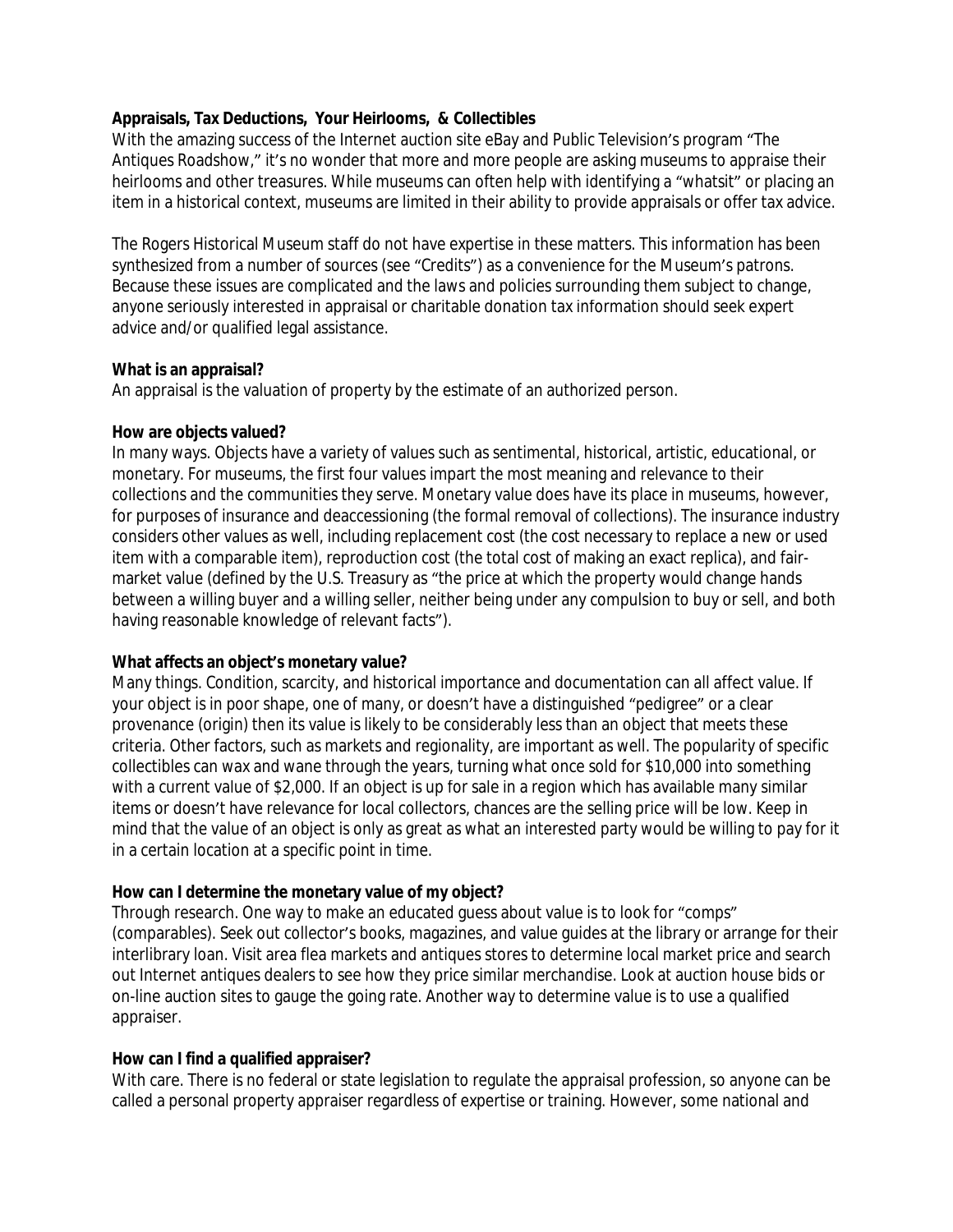international appraiser societies offer training courses for their members and/or test them periodically on their knowledge of appraisal procedures, ethics, law, etc.; two such organizations are:

**American Society of Appraisers**

1-800/ ASA-VALU [www.appraisers.org](http://www.appraisers.org)

**International Society of Appraisers**

206/ 241-0359 [www.isa-appraisers.org](http://www.isa-appraisers.org)

Keep in mind that membership alone in a reputable appraisal society does not constitute an endorsement of the appraiser. To find an appraiser working in a certain area, check the phone directory, search the Internet, or contact an appraisal society for a list of nearby members. Although appraisals are available on-line (offering appraisals based on electronic images of the object), be aware that most insurance companies and the IRS do not accept such Internet value estimates.

### **Can a museum recommend an appraiser?**

Perhaps, but with some limitations. Because there are no formal certification procedures for appraisers, it is difficult to know who is truly qualified. Therefore, museums are very cautious when asked to recommend an appraiser for fear that they may inadvertently be responsible for an incorrect object valuation. They also don't want to be viewed as endorsing one particular appraiser over another, so instead of providing a single name of an appraiser, a museum may provide two or more names or the names of everyone it knows of working in its area. It is then up to the object's owner to determine the qualifications of any chosen appraiser

### **What questions should I ask an appraiser?**

- How often do you perform appraisals?
- What are your qualifications (e.g., educational background, appraisal course work) and your particular expertise with this item? Some appraisers are generalists and know a little bit about a lot of items; some are specialists who have great deal of expertise in a specific area or discipline (e.g., 18th-century European paintings). Request a job-history résumé and a list of references.
- Are you a member in good standing with a society that regularly tests its members and have you been recently and successfully tested? Societies have different membership levels dependent upon testing and course work.
- Do you conform to the current Uniform Standards of Professional Appraisal Practice? USPAP was developed by the Appraisal Foundation, a non-profit educational organization which sets ethical and performance standards.
- What is your fee and what other costs (e.g., travel, research), if any, may be incurred? USPAP bars an appraiser from charging the client a percentage of the appraised value. Most appraisers charge an hourly or per diem rate; the client may want to set a limit on the amount of hours an appraiser can work before seeking re-authorization for additional hours.
- Do you have any financial interest in the outcome of the appraisal (e.g., act as a dealer for such items)?
- What will your appraisal report look like and can you provide a sample report or two?

A professional appraiser should readily answer these and any other relevant questions. Seek out additional information about the appraiser by speaking with references and checking with the Better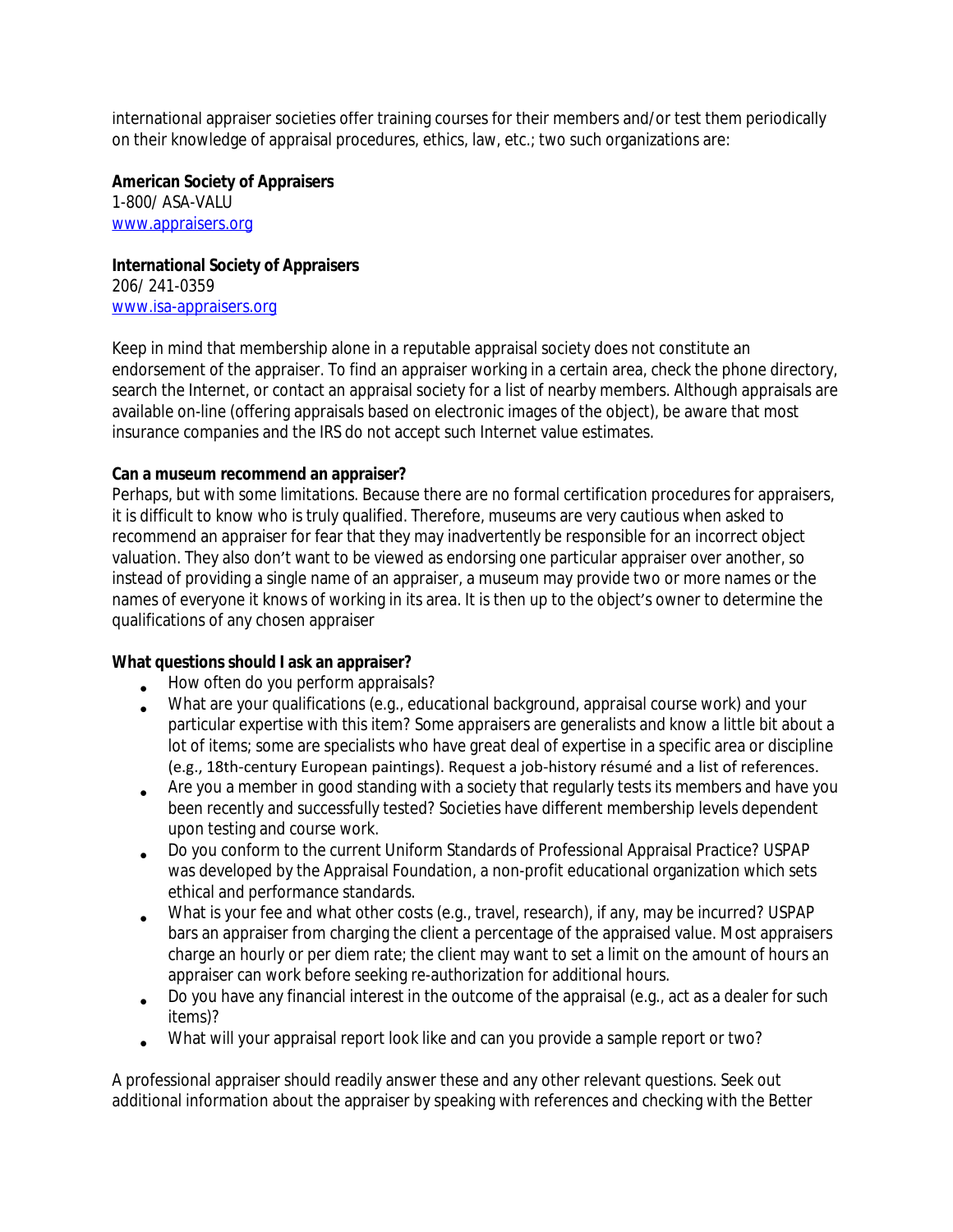Business Bureau or other consumer affairs agencies to see if complaints have been filed against an individual or company. Although it is not legally necessary for short-term services such as appraisals, it's always a good idea to have a written contract or a signed letter of agreement.

## **What should the report contain?**

- A statement explaining what type of value is being sought (e.g., market comparable value, income-generating value, reproduction value) and how the appraisal will be used by the item's owner (e.g., tax liability, insurance scheduling, property division).
- A complete description of the item.
- $\bullet$ The date and location of the item's inspection.
- A value for the item and its effective date.
- A statement about the appraiser's credentials, his or her methodology, and what resources were used to determine value.
- A statement declaring the appraiser's financial disinterest (or interest) in the item, both in the present and in the contemplated future.
- A statement that all appropriate ethical considerations and USPAP standards were followed.
- The appraiser's signature.

Every report should be fair, truthful, and unbiased about the object and its value, regardless of the client's wishes or needs. Reports should be formal, typewritten, and well organized, and should clearly answer all the client's questions. The report should be kept confidential unless the appraiser receives permission to use it for another purpose (e.g., as a sample of his or her work).

# **How often should I get my appraisal updated?**

Every 2-3 years. That's what many appraisers recommend because of rapidly fluctuating market conditions.

# **Can a museum staff member appraise my donation?**

No. Most museums don't offer appraisal services. One reason is the Tax Reform Act of 1984, which bars museums from providing a donor with a value for their tax-deductible objects. A perceived conflict of interest might arise should a museum place a high value on an object offered for donation; the museum could be charged with inflating an object's value (and therefore the donor's tax deduction) in order to secure the donation. Another reason is that most museum staff are unable to keep abreast of fluctuating market values.

# **If I plan to donate a valuable item to a museum, can I ask it to pay for an appraisal?**

No. If a museum were to pay for an appraisal and the valuation was high, the museum may be seen as trying to influence the donation, whether or not that was the case. To keep the transaction between the donor and the museum fair and transparent, the donor should arrange an independent appraisal.

# **Can I take a tax deduction on my donation?**

Yes. IRS Publication 561, Determining the Value of Donated Property, explains how to assess values and determine when appraisals are necessary based on the estimated value of the object. Generally speaking, anything worth \$500 or less requires minimal documentation of value; an item valued between \$501 and \$5,000 requires an explanation of how its fair-market value was determined, which may or may not involve the work of an appraiser; an item valued \$5,001 or more does require the use of a professional appraiser. Anything valued over \$501 must be accompanied by IRS Form 8283. Because museums are unable to keep abreast of ever-changing tax laws, it's important to work with a competent